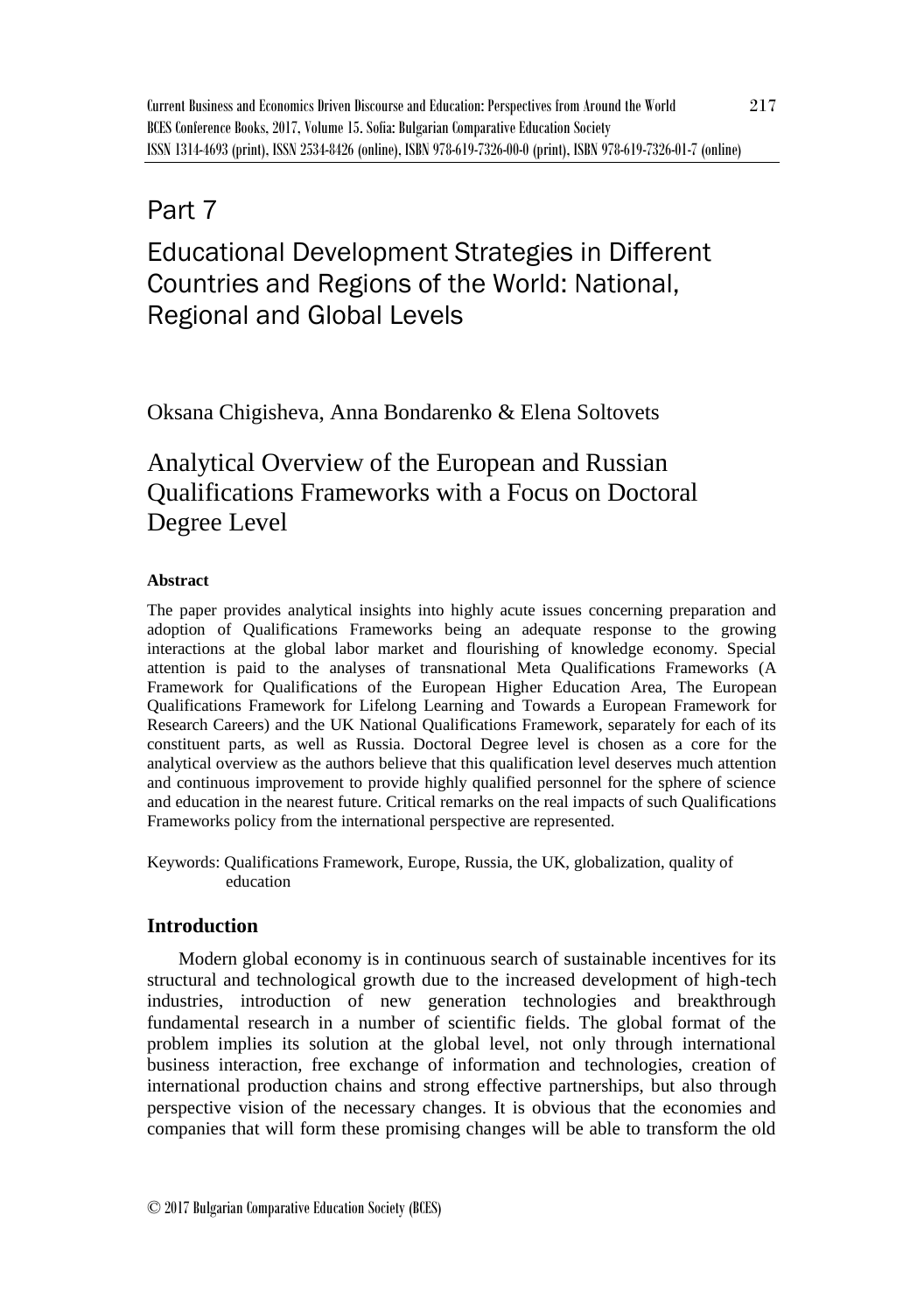and create new sustainably developing markets in the nearest future, and also to identify their leadership positions at them.

In this regard, a special emphasis should be made by all the countries of the world on the formation of high-quality human resources – the leading experts in their fields who will create innovations and introduce breakthrough technologies. It is obvious, that only due to the qualified and competent personnel of the highest qualification it is possible to provide both global and regional economies with explosive growth and sustainable functioning in the future.

Development of creative and knowledge economy presupposes a highly educated human capital, therefore education becomes a key element in this chain, it must keep pace with the times, be competitive and connected with production. Only leaders in education will be able to prepare leaders for the economy, so only close interaction of these two areas will allow restructuring the sphere of education as a social institution, focusing it on the production of innovations and formation of powerful scientific and intellectual potential.

Thus, addressing the issues related to the analysis of modern Qualifications Frameworks with a particular focus on Doctoral Degree level in the international format is strategically justified and prioritized for identifying key steps for sustainable growth and development of the world's countries in the future.

#### **Key facts on Qualifications Frameworks development**

First-generation 5 Qualifications Frameworks were developed and implemented in the mid-1990-s, the next 10 appeared in the mid-2000s. In 2012 already 138 countries, including 27 EU countries, were planning, developing or implementing Qualifications Frameworks at the national level (Raffe, 2013). In 2013 more than 20 countries declared of their readiness to join the process and by 2015 "the United Nations listed 193 sovereign states, so NQF coverage extended to approximately three in four countries" (Global Inventory of Regional and National Qualifications Frameworks, 2015, p. 6).

# **Overview of transnational Meta Qualifications Frameworks with a focus on Doctoral Degree level**

#### *A Framework for Qualifications of the European Higher Education Area*

A Framework for Qualifications of the European Higher Education Area was adopted at the Conference of European Ministers Responsible for Higher Education in Bergen, May 19-20, 2005. "We adopt the overarching framework for qualifications in the EHEA, comprising three cycles (including, within national contexts, the possibility of intermediate qualifications), generic descriptors for each cycle based on learning outcomes and competences, and credit ranges in the first and second cycles" (The European Higher Education Area – Achieving the Goals, 2005). This framework introduces the outcomes and credit ranges in the first and second cycles as descriptors.

"Qualifications that signify completion of the third cycle are awarded to students who: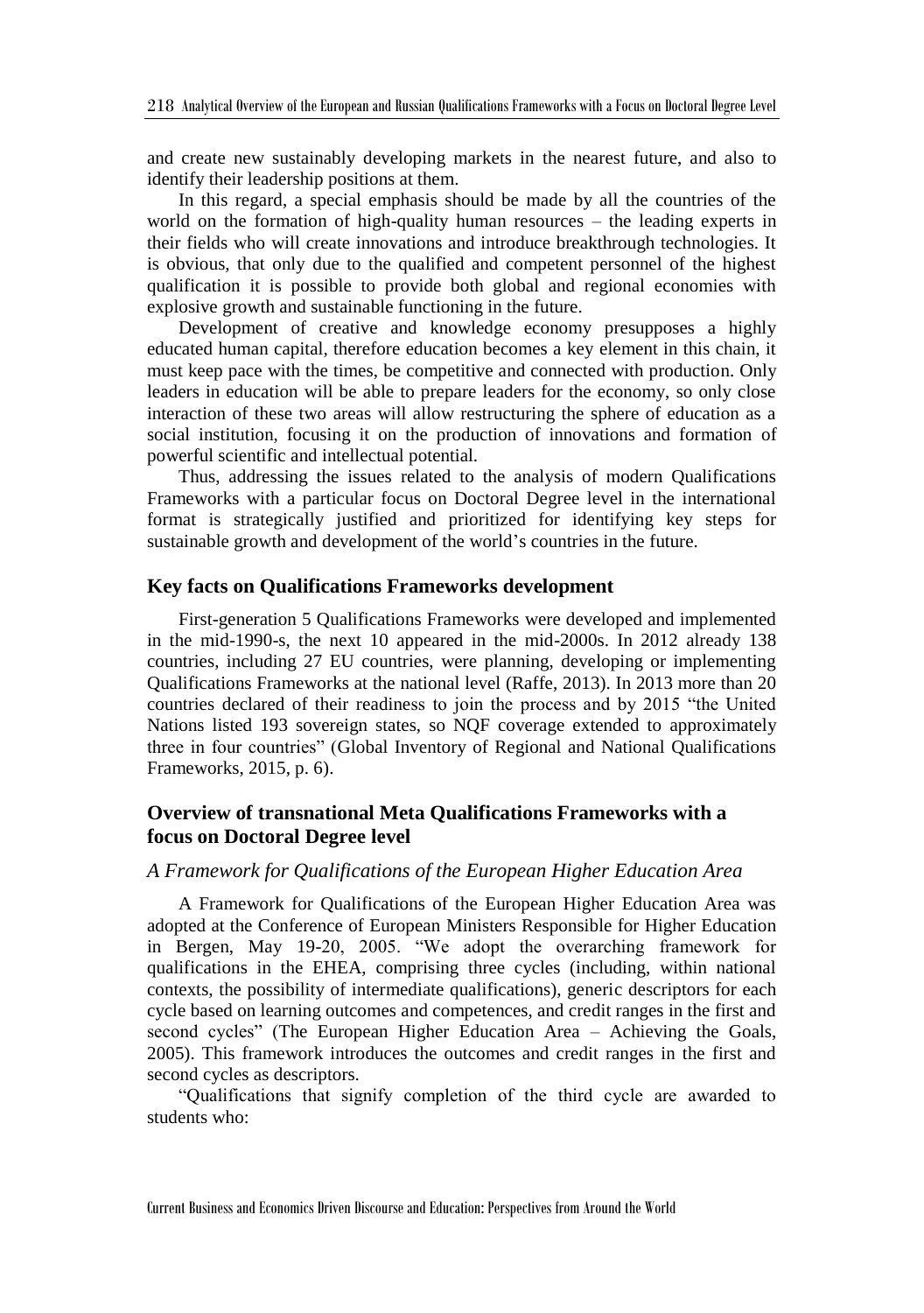- have demonstrated a systematic understanding of a field of study and mastery of the skills and methods of research associated with that field;
- have demonstrated the ability to conceive, design, implement and adapt a substantial process of research with scholarly integrity;
- have made a contribution through original research that extends the frontier of knowledge by developing a substantial body of work, some of which merits national or international refereed publication;
- are capable of critical analysis, evaluation and synthesis of new and complex ideas;
- can communicate with their peers, the larger scholarly community and with society in general about their areas of expertise;
- can be expected to be able to promote, within academic and professional contexts, technological, social or cultural advancement in a knowledge based society" (A Framework for Qualifications of the European Higher Education Area, 2005).

Thus, it may be stated that these qualifications descriptors make significant stress on the following elements:

- knowledge and understanding and their application;
- making judgments;
- communications skills;
- learning skills.

### *The European Qualifications Framework for Lifelong Learning EQF-LLL*

The European Qualifications Framework for Lifelong Learning EQF-LLL was adopted April 23, 2008 by the European Parliament and Council. It is considered as meta framework, it is the basic document for the development of National Qualifications Frameworks. It consists of 8 levels. As descriptors stand theoretical and/or factual knowledge, cognitive (involving the use of logical, intuitive and creative thinking) and practical (involving manual dexterity and the use of methods, materials, tools and instruments) skills, competences in terms of responsibility and autonomy.

It should be noted that the descriptors for the third cycle in the Framework for Qualifications of the European Higher Education Area agreed by the ministers responsible for higher education at their meeting in Bergen in May 2005 in the framework of the Bologna Process correspond to the learning outcomes for EQF level 8. The content for level 8 includes:

- 1. knowledge at the most advanced frontier of a field of work or study and at the interface between fields;
- 2. the most advanced and specialized skills and techniques, including synthesis and evaluation, required to solve critical problems in research and/or innovation and to extend and redefine existing knowledge or professional practice;
- 3. competence to demonstrate substantial authority, innovation, autonomy, scholarly and professional integrity and sustained commitment to the development of new ideas or processes at the forefront of work or study contexts including research (The European Qualifications Framework for Lifelong Learning, 2008).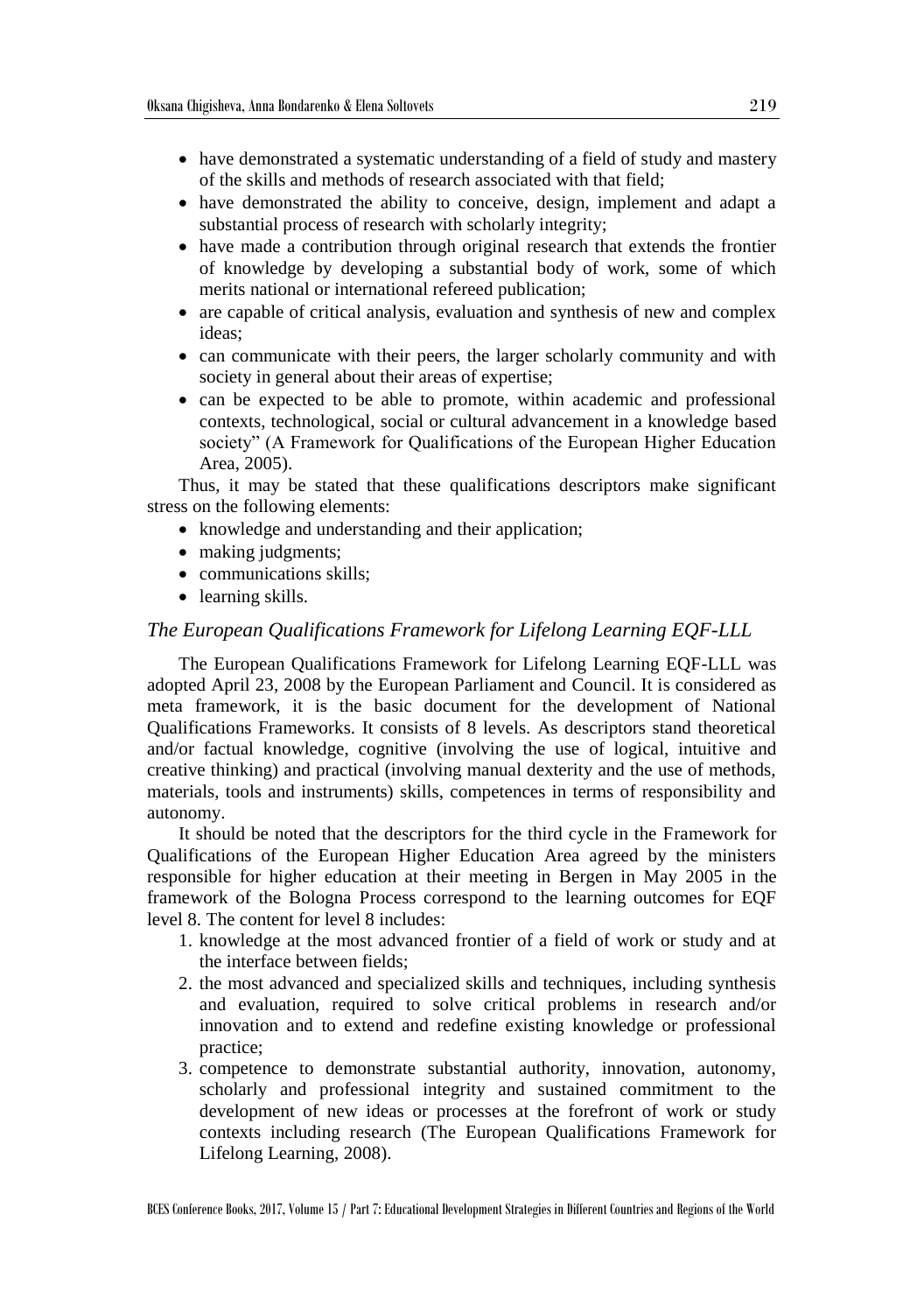#### *European Framework for Research Careers*

The document 'Towards a European Framework for Research Careers' issued by the European research network for innovation in 2011 may be seen as a preliminary guidance for the researchers whose work should strengthen European science and technology, promote free circulation of knowledge and technological advances thus, making them more competitive in contemporary world (Chigisheva, 2015). The offered draft distinctly defines career paths researchers may have working internationally irrespective of their age, nationality and country of residence. The offered Career Framework provides comparability in research career structures, lessens researcher's labor market fragmentation on the national criteria, diminishes segregation tendencies between career in industry, academia and other sectors, stimulates mobility and cross-border research cooperation.

In accordance with this understanding the following stages of researcher's career development are offered: R1 – First Stage Researcher (up to the point of PhD); R2 – Recognised Researcher (PhD holders or equivalent who are not yet fully independent); R3 – Established Researcher (researchers who have developed a level of independence); R4 – Leading Researcher (researchers leading their research area or field) (Towards a European Framework of Research Careers, 2011). The document demonstrates the profiles and necessary and desirable competences for each of them. It is important that such progressive career paths do not necessarily require transition from one stage to another and it means that the researcher may feel comfortably within one chosen stage during his/her lifespan. However it is not a desirable variant as this framework demonstrates research prospects and possible research career advantages worldwide.

# **Overview of the UK and Russian National Qualifications Frameworks with a focus on Doctoral Degree level**

#### *The UK National Qualifications Framework*

The UK National Qualifications Framework is represented by *The Scottish Credit and Qualifications Framework (SCQF)*, *The National Qualifications Framework for England, Wales and Northern Ireland (QCF)*, *The Credit and Qualifications Framework for Wales (CQFW)*. Final versions of the frameworks were published in March 2010 in the "Report Referencing the Qualifications Frameworks of the United Kingdom to the European Qualifications Framework".

*The Scottish Credit and Qualifications Framework* was developed by the Scottish Credit and Qualifications Framework Partnership. It consists of 12 levels with the following descriptors identified: knowledge and understanding, practice, generic cognitive skills, communication, ICT and numeracy skills, autonomy, accountability and working with others. Level 12 corresponds to the Professional Development Awards and Doctoral Degrees and seriously correlates with the European Framework for Research Careers (2011).

It seems really important that at this level much attention is paid to the organization and research design skills. Thus, the professional should demonstrate critical understanding of research methodology and interdisciplinary knowledge leading to the production of new original and creative knowledge and significant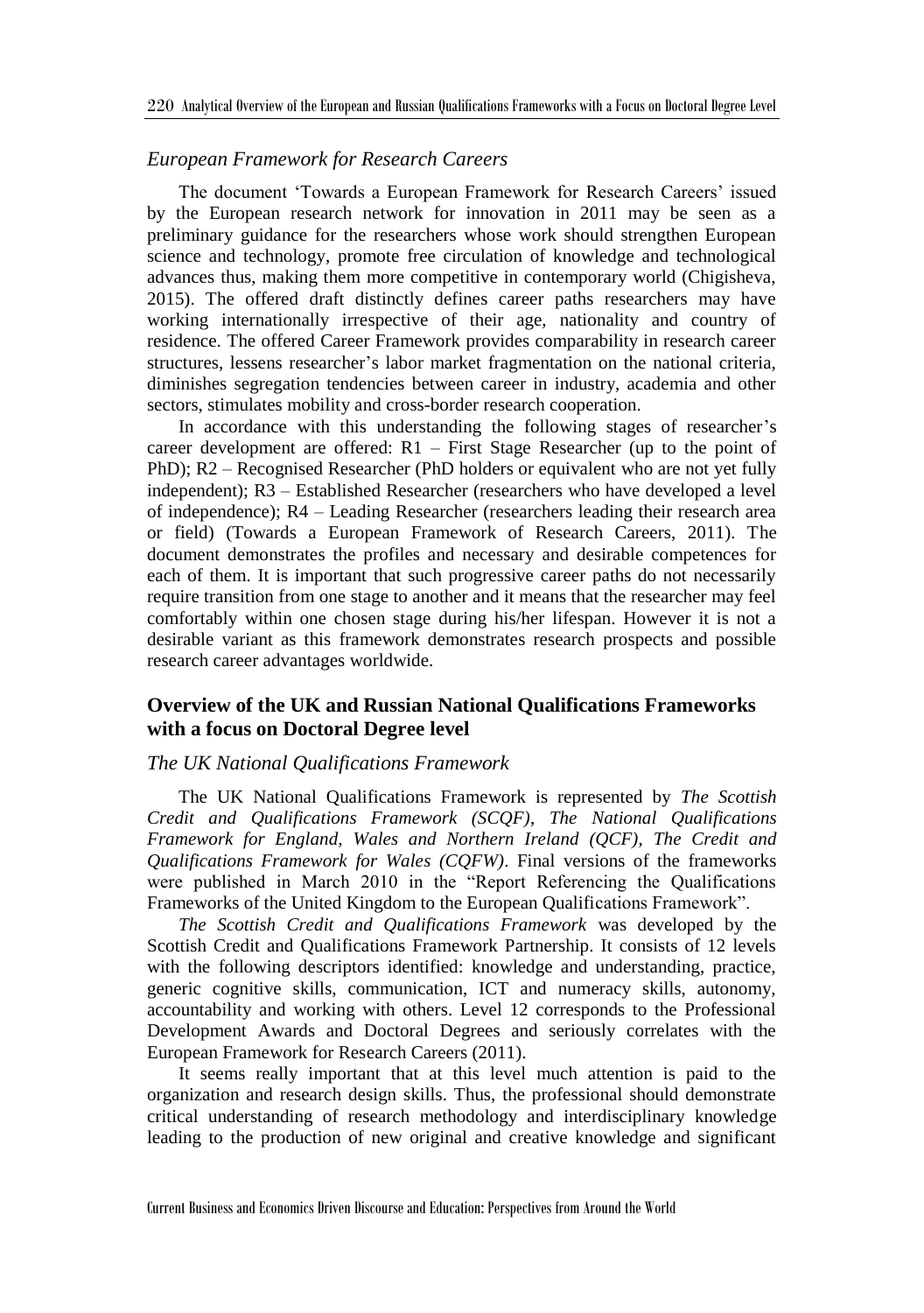contributions to the research field. Practical application of concrete research outcomes is seen as a dominant characteristic of research activities; ability to research complex issues in uncertain conditions is prioritized. Thus, at this level self-efficacy, leadership and ability to cooperate become really important for the researcher if he/she wants to follow the career path in science and education (Report Referencing the Qualifications Frameworks of the United Kingdom to the European Qualifications Framework, 2010, pp. 104-105).

*The National Qualifications Framework for England, Wales and Northern Ireland (2010)* was developed by the Office of Qualifications and Examinations Regulation in partnership with the Council for the Curriculum, Examinations and Assessment. It consists of 8 levels plus entry level. Learning outcomes become the leading characteristic defining the content of the level. Achievement at level 8 (Doctoral Degree level) "reflects the ability to develop original understanding and extend an area of knowledge or professional practice. It reflects the ability to address problematic situations that involve many complex, interacting factors through initiating, designing and undertaking research, development or strategic activities. It involves the exercise of broad autonomy, judgment and leadership in sharing responsibility for the development of a field of work or knowledge or for creating substantial professional or organizational change. It also reflects a critical understanding of relevant theoretical and methodological perspectives and how they affect the field of knowledge or work" (Report Referencing the Qualifications Frameworks of the United Kingdom to the European Qualifications Framework, 2010, p. 26).

*The Credit and Qualifications Framework for Wales (2010)* was developed by the Department for Education and Skills together with the Higher Education Funding Council for Wales. There are also 8 levels, the highest (Doctoral) is the last one and it precisely demonstrates the requirement for strong independence in research, good command of research methodology, critical communicative abilities and accountability for outcomes.

## *National Qualifications Framework of the Russian Federation*

National Qualifications Framework of the Russian Federation was developed on the basis of the Agreement on Cooperation between the Ministry of Education and Science of the Russian Federation and the Russian Union of Industrialists and Entrepreneurs. The final version was adopted by the Order of the Ministry of Labor and Social Protection of the Russian Federation "On the approval of qualifications levels for the development of the draft for professional standards", N 148n, April 12, 2013. National Qualifications Framework of the Russian Federation is represented by 9 levels.

The following descriptors are mentioned: indicators of skill levels – breadth of authority and responsibility (general competence), complexity of the activity (character of skills), science intensity of the activity (nature of knowledge) and the way to achieve the qualification level; however complication of the requirements from level to level is obvious.

In the National Qualifications Framework of the Russian Federation levels 8 and 9 are characteristic of the Doctoral Degree level; however level 8 additionally covers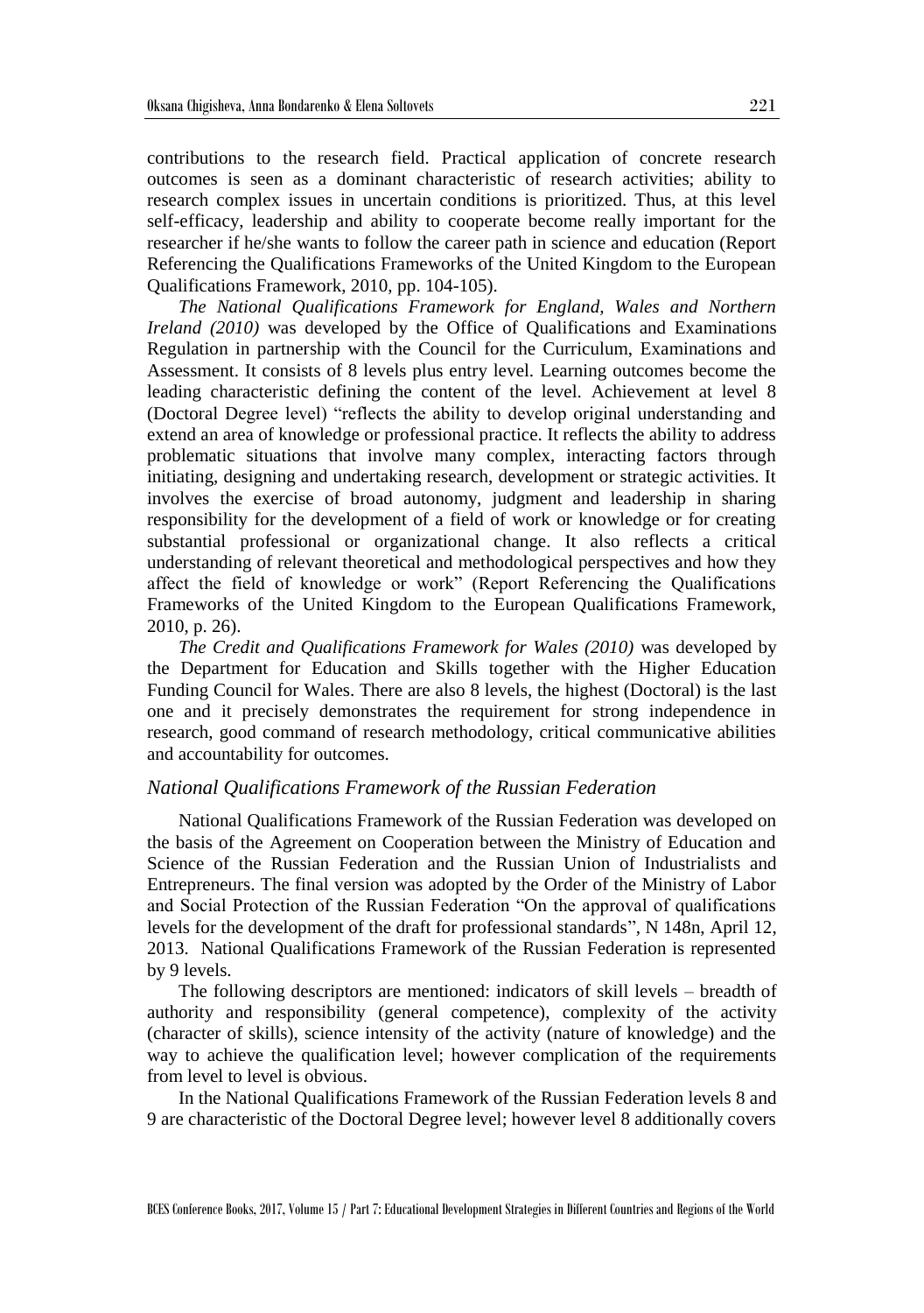Master and Specialist stages. Both levels also assume training within additional qualification programs and acquiring practical experience.

The difference between qualification characteristics is clearly indicated by the following parameters.

## Level 8

*Breadth of authority and responsibility (general competence):* defining the strategy, managing the processes and activities (including innovation) with decision-making at the level of large organizations; responsibility for the performance of large organizations and (or) industry.

*Complexity of the activity (character of skills):* solving research and project issues related to the improvement of the processes' efficiency.

*Science intensity of the activity (nature of knowledge):* creation of new knowledge of interdisciplinary and intersectoral nature; evaluation and selection of information necessary for the development of the field of activity.

#### Level 9

*Breadth of authority and responsibility (general competence):* defining the strategy, managing large technical systems, social and economic processes; significant contribution to a particular field of activity, responsibility for the activity outcomes at the national or international level.

*Complexity of the activity (character of skills):* solving methodological, research and project issues related to the development and enhancement of the processes' efficiency.

*Science intensity of the activity (nature of knowledge):* creation of new fundamental knowledge of interdisciplinary and intersectoral nature.

## **Conclusion**

It is quite obvious that the popularity of transnational and national Qualifications Frameworks is steadily growing. Some educationalists even state the existence of 'NQF-[eu]phoria' (Raffe, 2013) meaning that the number of NQFs is rapidly increasing but their impact on the national educational systems is really questionable (Raffe, 2013; Deij, 2014). The idea that all the indicators are focused on achievements rather than just formally on programs or their completion is still not fully accepted by many governmental authorities at the national level. Moreover it is not realized by the students themselves that introduction of such frameworks into national educational systems guarantees recognition of non-formal and even informal knowledge acquisition. Of high importance QFs are for Doctoral level students who are planning their career at the international level and need efficient tools for labor mobility and widening their research geography.

But what is the future for Qualifications Frameworks? Do they have it at all? And what is their impact (if any) on the economic, educational and scientific development of the countries? On the one hand it is rather clear and anticipated – global or regional influences will predominate and national ones in many ways will become synonymous to global. On the other hand it may lead to the opposite effect of changing the strategy from simple policy borrowing (as it is now) to policy